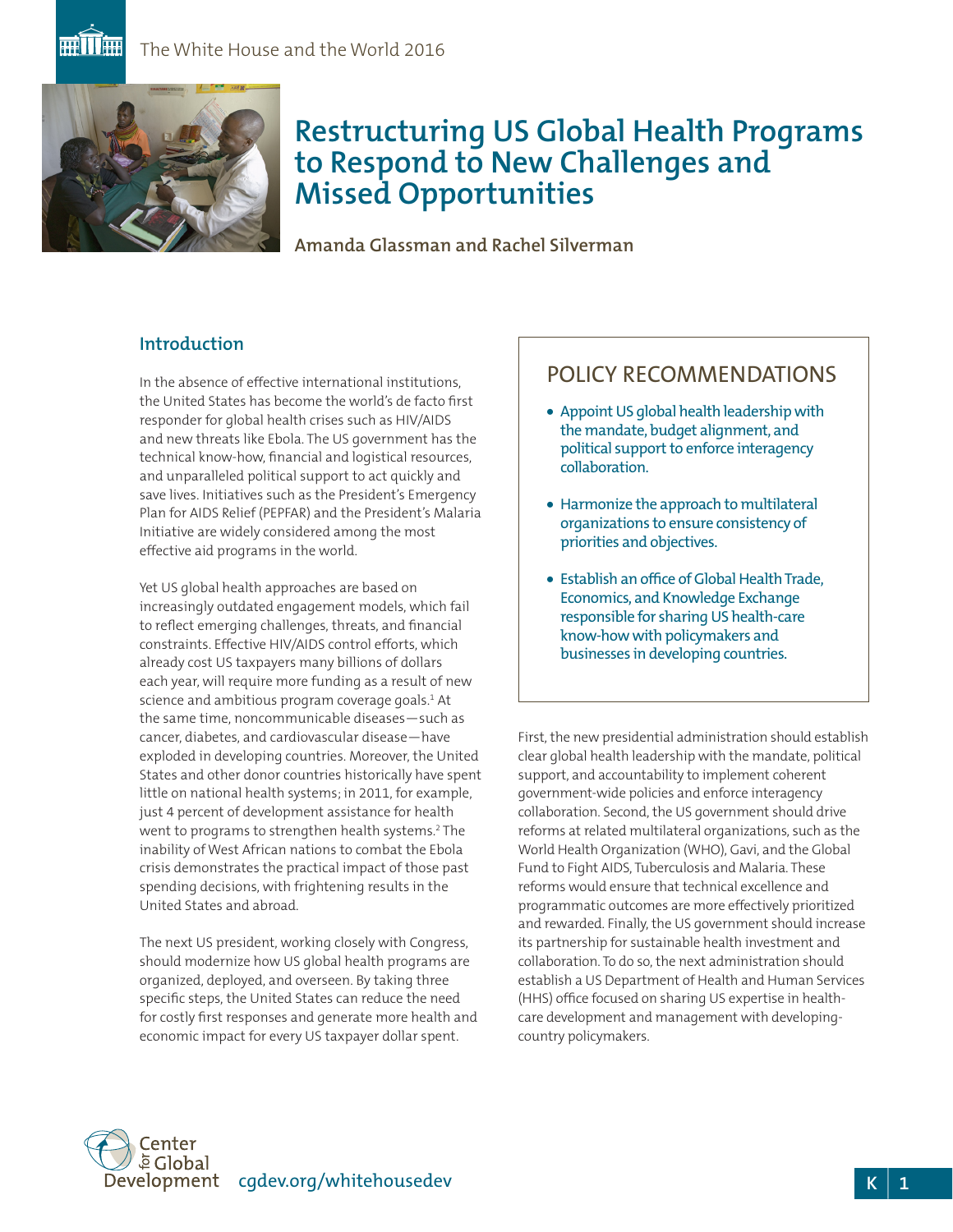# **New Global Health Threats amid Historic Progress Combatting Infectious Diseases and Child Mortality**

Men, women, and children have better prospects today for long, healthy lives than at any other time in human history. In just the past two decades, deaths among children under five years old have dropped by almost half, from 12 million to less than 7 million each year.<sup>3</sup> Moreover, these health outcomes have been shared broadly across socioeconomic groups within developing countries. In fact, life expectancy in many low-income countries has outpaced similar gains in high-income countries by a factor of two to one.<sup>3</sup>

At the same time, the economies of low- and middleincome countries (LICs and MICs) have grown dramatically, enabling them to double their own domestic health spending.4 Based on strong growth and income-based eligibility limits, many traditional aid recipients, such as Ghana and South Africa, are now ineligible for health assistance from many multilateral organizations. Many more will "graduate" from such aid over the coming years.

As infectious disease burdens have lessened, new challenges and opportunities have emerged. While US-supported HIV/AIDS programs have saved millions of lives, these efforts have essentially become an international entitlement that costs many billions of dollars per year. Because of new science, growing program coverage, and ambitious global goals, the fiscal requirements for HIV programs have grown even further in recent years. These requirements exceed the domestic financing capacity in many low- and middle-income countries,<sup>5</sup> thereby threatening the sustainability of US investments made to date.

Cancer, cardiovascular disease, diabetes, and other noncommunicable diseases have meanwhile grown in importance. These diseases now kill more than eight million people in low- and middle-income countries each year, at younger ages and with worse outcomes than in wealthier nations.<sup>6</sup> Emerging infectious threats, like Ebola and influenza, have resulted in large-scale outbreaks with global implications. Moreover, growing antimicrobial resistance threatens to erode or even reverse major health gains both at home and abroad. And the growing sophistication of health markets and systems has generated ever-growing demand for US pharmaceuticals, medical devices, and other health

products in low- and middle-income countries, as well as know-how and expertise on insurance, payment, and management of health systems, representing an unprecedented opportunity for US expertise and firms.

# **Outdated and Inefficient US Global Health Structures**

Despite rapidly changing needs and priorities, the US government's approach to global health has remained stuck in a previous era. Existing US global health infrastructure, established to address short-term emergency outbreaks and specific infectious diseases, cannot effectively respond to emerging challenges because of its lack of an overarching strategy; multiple and sometimes unfunded or conflicting mandates; fragmented leadership within the executive branch and at multilateral organizations; dispersed accountability for results; disease- and intervention-specific budget earmarks that can limit efficiency by forcing allocation to certain activities even when they may not produce the desired outcome; and insufficient or ineffective tools to secure greater health investments by developing countries. Put differently, US government mandates, budgets, and accountability structures currently are not aligned or deployed for maximum impact on US health, foreign policy, or national security objectives.

The US government ignores these challenges at its own peril. Infectious diseases are increasingly global and require modern and flexible responses to minimize health impacts and protect economic gains both at home and abroad. The recent Ebola outbreak in West Africa illustrates how rapidly an inadequate response can lead to unnecessary loss of life overseas—along with anxiety, economic impact, and electoral liabilities here at home.<sup>7</sup> Ignoring such challenges also means missing opportunities to promote US diplomatic and security goals by increasing US leverage with developing-country governments.

Finally, adapting to these modern global health challenges is simply the right thing to do. Americans take tremendous pride in their generosity and impact on the lives of men, women, and children in developing countries. Roughly 84 percent of Americans believe that "improving health for people in developing countries" is a top or important priority for world affairs, and 61 percent either support current global health spending or believe it should be increased.8 The US government owes its taxpayers assurances that it is using health aid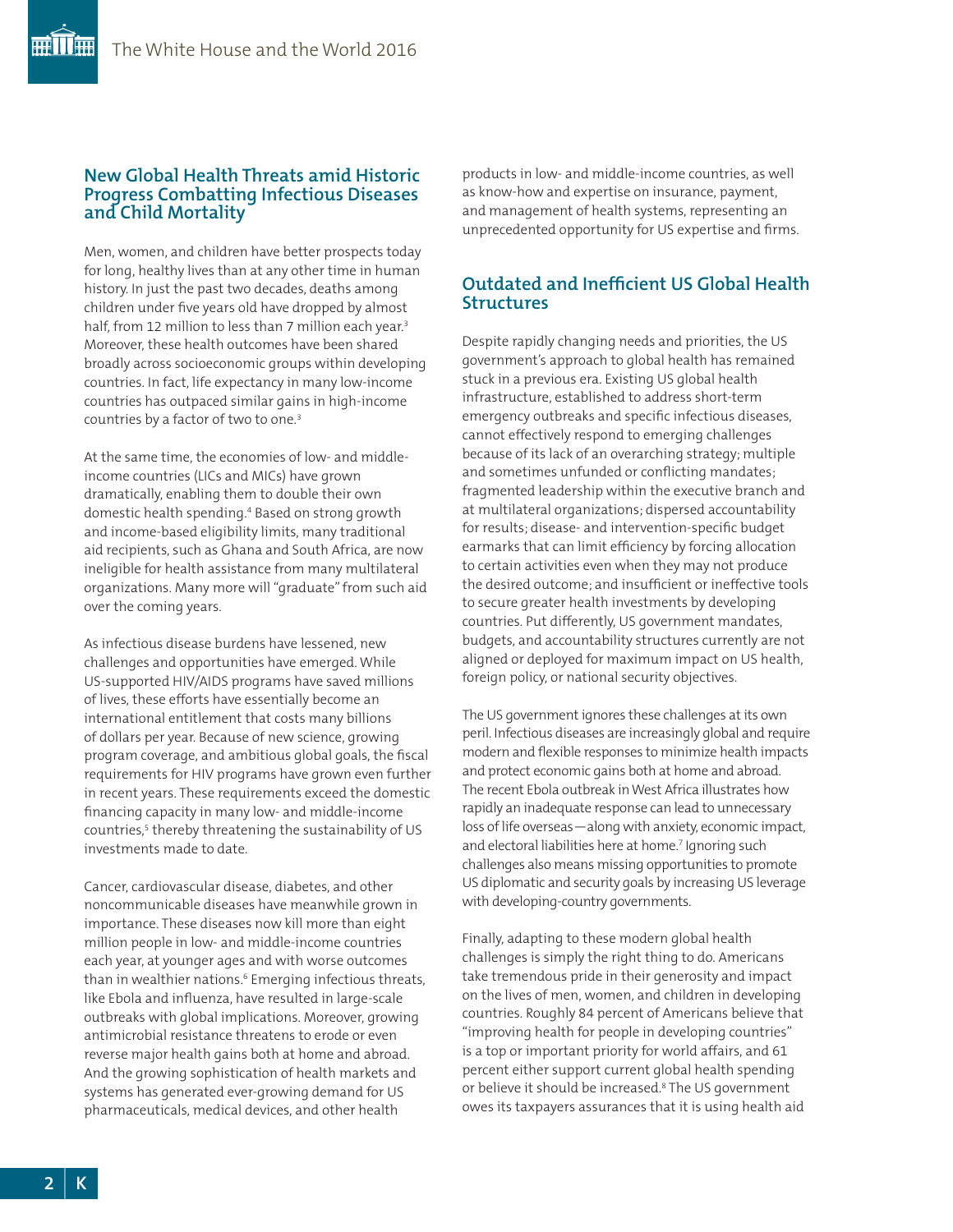dollars as effectively as possible to drive global health impact and to ensure that their own health is secure from global threats.

#### **Fractured US Government Leadership and Policymaking**

The troubles that plague US global health structures are longstanding and start with their institutional setup. Far from a unified approach with clear and coordinated goals, US global health programs are spread across eight executive branch departments, four independent or quasi-independent federal agencies, numerous departmental agencies and operating units, and at least four large-scale, multiagency initiatives.<sup>9</sup> Within the executive branch, only the president has singular authority over all constituent parts of the apparatus, but because White House attention is limited, most US agencies typically run on autopilot until new crises arise.

Muddled policy at home creates missed opportunities to drive US policy priorities and reforms abroad. The US government is represented by different agencies at each of the major multilateral global health organizations, with little coordination across them. By illustration, HHS has the lead on WHO, USAID at Gavi, and PEPFAR at the Global Fund. This model contrasts sharply with US government approaches to other multilateral organizations. For instance, the US Treasury Department has the lead on the World Bank, the International Monetary Fund, and all regional development banks; that set-up has promoted system-wide reforms and best practices with good results.

The US government's fractured representation at global health institutions has led to inconsistent policy priorities over time, with limited impact on muchneeded governance reforms within these bodies. In one important exception, an interagency team led by the Office of the US Global AIDS Coordinator (OGAC) successfully pushed for important reforms at the Global Fund to Fight AIDS, Tuberculosis and Malaria—yet even there, some have noted that the consolidated voices of disease-specific vertical programs (e.g., OGAC and the President's Malaria Initiative) may have crowded out the priorities of US tuberculosis programs, which lack their own dedicated institution.10

The lack of coherence partially stems from policy-level indecision about the overarching goal of US global health investments, that is, whether the US primarily aims to save lives overseas or to foster long-term

systems development by supporting more effective policy development, service delivery, and financing arrangements. In principle, these are compatible and deeply connected goals. Yet balancing across these objectives, while also maintaining a consistent balance across agencies, has been problematic in practice. This tension begets fragmentation: the life-saving and development programs pursue parallel goals through parallel structures, creating chaos and confusion in the US policy arena and among all partners.

#### **Fragmented Congressional Oversight Responsibilities**

Congressional authority and oversight is similarly fragmented. There are two authorizing committees and two appropriating subcommittees in both chambers. Further, the US Senate Committee on Health, Education, Labor, and Pensions also has oversight given Centers for Disease Control and Prevention (CDC)'s involvement. This contributes to stovepiped and piecemeal strategies, ad hoc goal setting, and diluted accountability. Not only do US entities involved in global health have their own authorizing legislation, but they also have their own authorizing and oversight committees and frequently their own appropriations committee and federal budget account—sometimes even multiple committees and accounts for a single agency.<sup>11</sup> In addition, new or shifting priorities within Congress typically result in ever-growing cause-specific legislation and appropriations, feeding ever-increasing bureaucratic complexity.

## **Recent Reform Efforts Have Failed to Move beyond Rhetorical Change**

The Obama administration acknowledged significant deficiencies in US global health efforts early on. In 2009, it announced plans to unify fragmented programs under a single umbrella; dismantle vertical structures in favor of an integrated approach; and transition narrow, disease-focused programs toward broader health challenges, such as maternal health, child survival, and health systems strengthening.

Yet its implementation, through the short-lived Global Health Initiative (GHI), was a poorly conceived exercise in aspirational rhetoric over substance that proved inadequate to address the core problems. First, the GHI could not consolidate budgetary and programmatic authority—and thus strategic planning and accountability—within a single leader or agency. Neither

**THE THEFT**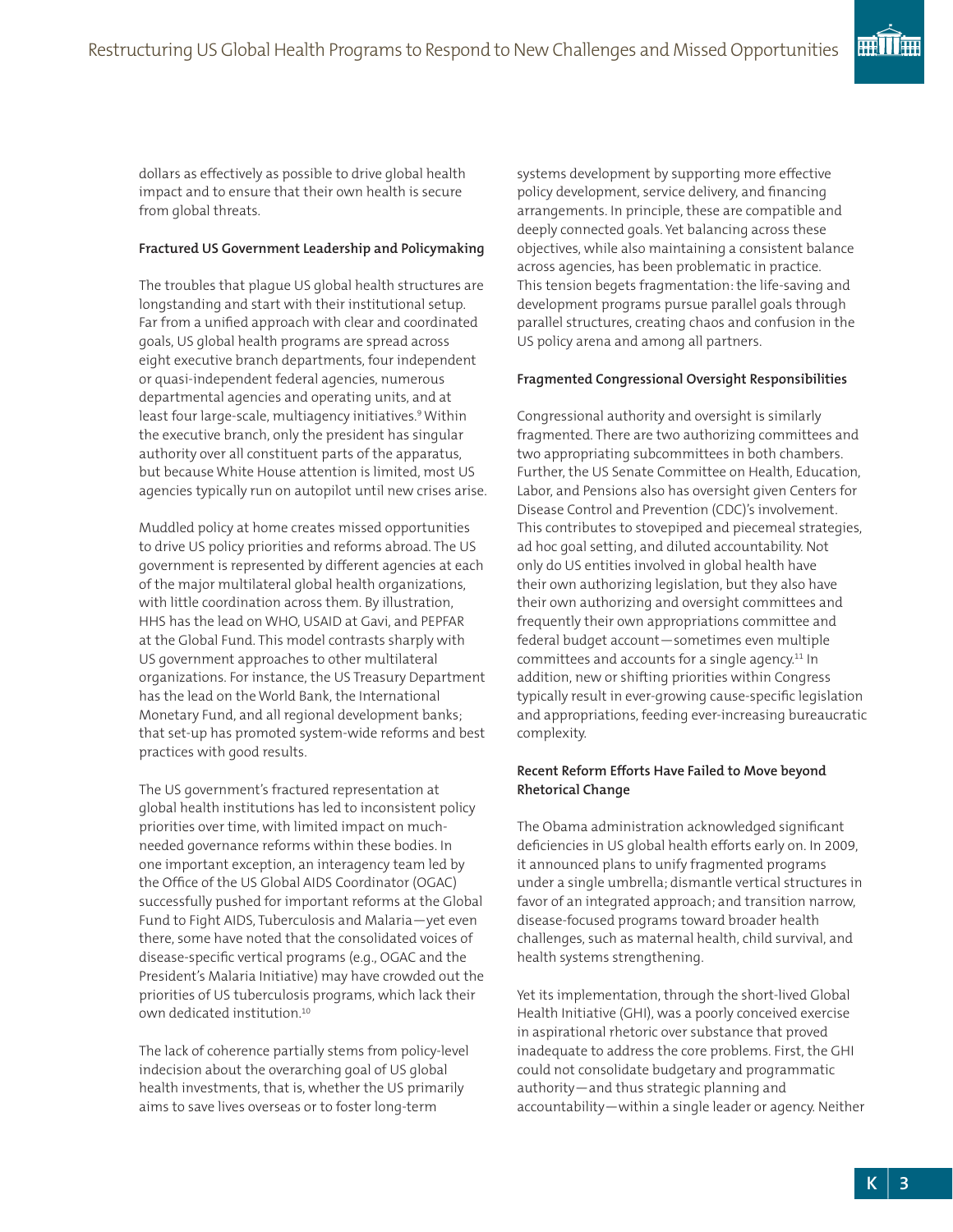USAID nor CDC had a clear comparative advantage as a leader for the GHI. As a result, placing the initiative at the Department of State represented a practical alternative to continued bureaucratic positioning. However, existing authorities vested in OGAC meant that OGAC in practice had the greatest interagency authority, while the GHI had none, other than the informal authorities conferred by the designation of a GHI coordinator by the secretary of state. Second, budget earmarks and separate funding streams for specific diseases were left untouched; that includes PEPFAR, a standalone program that accounts for roughly 70 percent of total US global health funding. In July 2012, the GHI quietly admitted defeat, walking back from its ambitious and strategic goals toward a far more modest and amorphous program of "global health diplomacy."12

#### **Continued Proliferation of US Policies and Initiatives**

Fast-forward to the present, and US global health policy and infrastructure remain ad hoc, uncoordinated, and without overarching leadership, strategy, or vision. The largest global health agencies (PEPFAR, USAID, and HHS) have all issued their own separate policies,<sup>13</sup> which are inconsistent with one another and make no mention of the GHI's integrated 2009 strategy. Beyond such macro strategies, US government agencies have announced almost 30 new global health initiatives since 2009—ranging from the Global Alliance for Chronic Diseases to the Global Alliance for Clean Cookstoves and an aflatoxin control program.14 The link between these efforts and the GHI goals or agency strategies remains unclear. Even further, there are new disease-specific initiatives on H1N1 influenza and Ebola, each with its own separate appropriation process and implementation arrangements. The net result is a muddled and confusing mess that is far less effective than the sum of its global health spending parts.

#### **Latent Economic Benefits from Global Health Engagement**

Despite the deployment of massive budgetary and human resources, US global health engagement has largely ignored the importance of the health sector as a source of economic activity. As a result, the United States has missed opportunities to explore mutually beneficial trade, investment, and information exchanges.

Historically, the health sector has been an important source of jobs and economic growth in the United States and other countries of the Organisation for

Economic Co-operation and Development. The same opportunities exist in growing middle-income countries, where demand for quality health care and products is skyrocketing alongside economic growth and educational gains. Despite the global financial crisis and significant economic headwinds in many regions, total global health-care expenditures continue to increase, accounting for 10 percent of global gross domestic product.15 According to the Economist Intelligence Unit, health expenditures were projected to reach nearly \$260 billion in 2014 across Eastern and Central Europe, the Middle East and Africa, and East Asia and the Pacific.

The existing US global health architecture has not formally recognized these important changes and opportunities. On the global health side, the export and application of US know-how and expertise to middleincome health systems and would represent a fruitful path for global health diplomacy. Although the US health system has its substantial limitations, other countries emulate elements of the US system, such as clinical training, accreditation of health-care facilities, innovative risk-sharing and payment modalities, experiences in integrated care through organizations such as Kaiser Permanente, and design of health-benefits plans in the state of Oregon, as well as a thriving civil-society voice and analytical research on health-care policy and economics. These core US strengths could be mobilized in support of policymakers in low- and middle-income countries as well as US aid programs.

On the commercial side, more can be done to facilitate investment—via the Overseas Private Investment Corporation and multilateral development banks, as well as the Office of the US Trade Representative—and to minimize barriers to trade at home and abroad, allowing US services, products, and device firms to contribute and compete on a level playing field in markets overseas.

# **Policy Recommendations and Implementation Roadmap**

The next US president, working closely with Congress, should modernize how US global health programs are organized, deployed, and overseen. Overall, that effort should focus on strengthening global health security, ensuring maximum impact and sustainability of US taxpayer investments, and forging partnerships that advance health as a key driver of economic growth and opportunity in developing countries. These core objectives—saving lives and developing health systems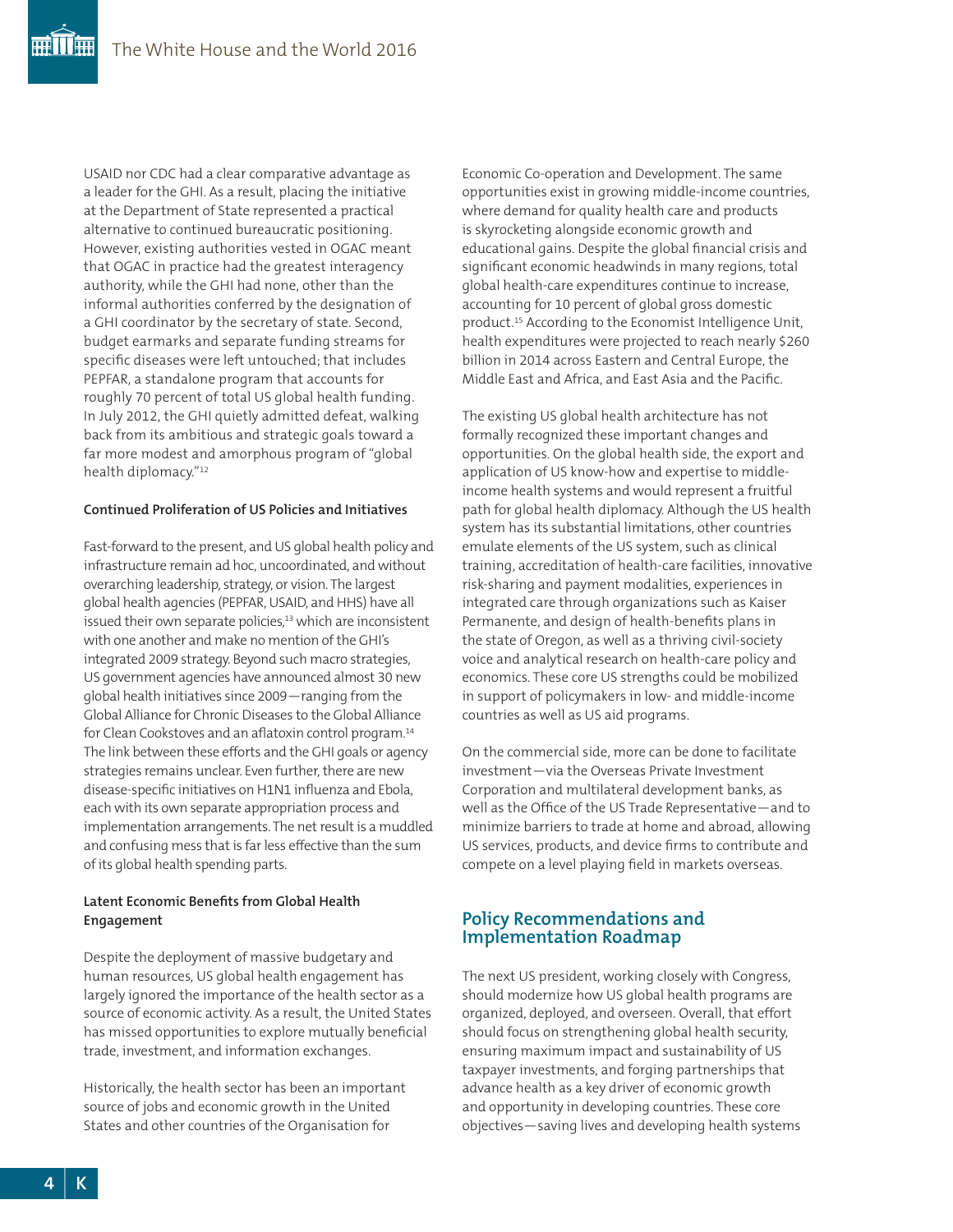simultaneously—must be clearly defined and given high-level political support, with the goal of bringing programmatic goals in line and reducing fragmentation.

To achieve those objectives, the next presidential administration should pursue three mutually reinforcing steps:

# u**Establish new US global health leadership.**

First, the next US president, working closely with Congress, should establish clear global health leadership that has both the mandate and political support to enforce interagency collaboration in both international and domestic policies. Such an effort would learn from, and build upon, past efforts such as the Obama administration's GHI. Specifically, the president should appoint a global health coordinator, who reports directly to the national security advisor, with a dotted reporting line to the domestic policy advisor. While congressional authorization would not be explicitly required, it would help to empower this new position. Ultimately, the new White House global health coordinator would oversee coordination of US government-wide policies and related budget processes.

## **2** Pursue a harmonized approach to multilateral **organizations.**

Second, the next presidential administration should more systematically engage with the largest multilateral organizations. This includes using US funding and governance leverage to ensure that they complement US investments and effectively support US global health objectives. Moreover, the US government should lead reform efforts that improve efficiency, scale, results, and accountability. Ideally, the US government should rationalize which agencies sit on the boards of these multilateral organizations. At a minimum, the proposed global health coordinator should ensure consistency of US priorities and reform objectives.

# **B** Establish a new Office of Global Health Trade, **Economics, and Knowledge Exchange.**

Third, the next presidential administration should establish an Office of Global Health Trade, Economics, and Knowledge Exchange within the HHS Office of Global Health Affairs. The new office, which ultimately would fall under the White House global health coordinator, would be responsible for sharing US healthcare know-how with policymakers and businesses in developing countries. In pursuing that agenda, the office also would collaborate with multilateral organizations and other bilateral donors to leverage health care as a driver of economic growth.

Together, these actions will reposition US engagement in global health, transforming it from its inertial, aid-based status quo to a forward-looking and strategic investor for global health today and tomorrow.